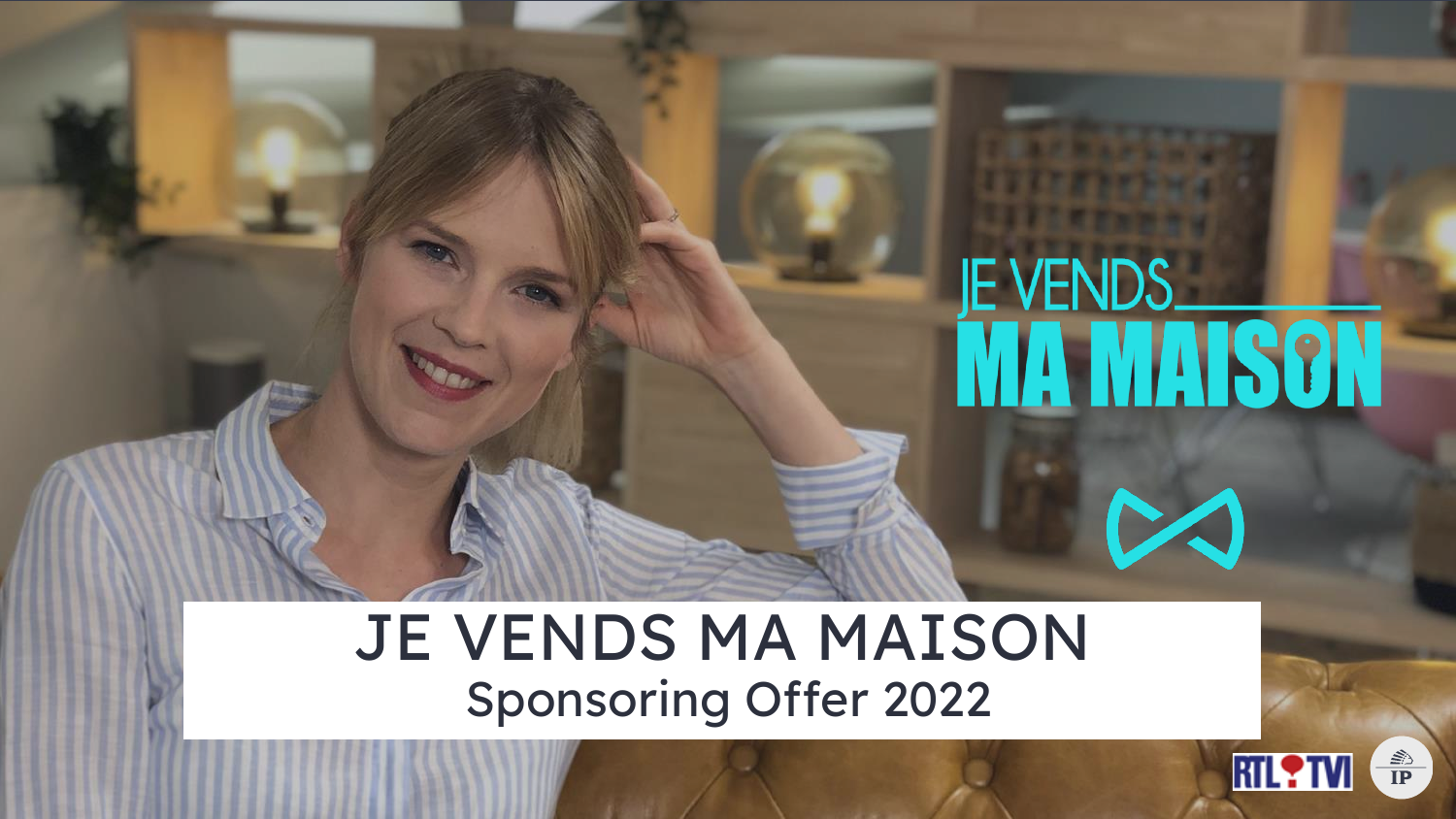### **Je Vends Ma Maison**

"Selling a house? With a little help, it's always easier!

In « Je vends ma maison », the owners tell us their story. They sell their house or apartment for various reasons : the family is growing, a death, a divorce, etc. In short, they need help!

To sell their house as soon as possible, three real estate agents from We Invest\* accompanied by Sophie Pendeville will help them and do everything to ensure that their story ends with a smile !



**Saturday at +/- 6pm Thursday at +/- 9pm Sunday +/- 2pm (timeslots TBC)**



*Starting date: 15th of October 2022 (TBC)*



[\\*https://weinvest.be](https://weinvest.be/fr/)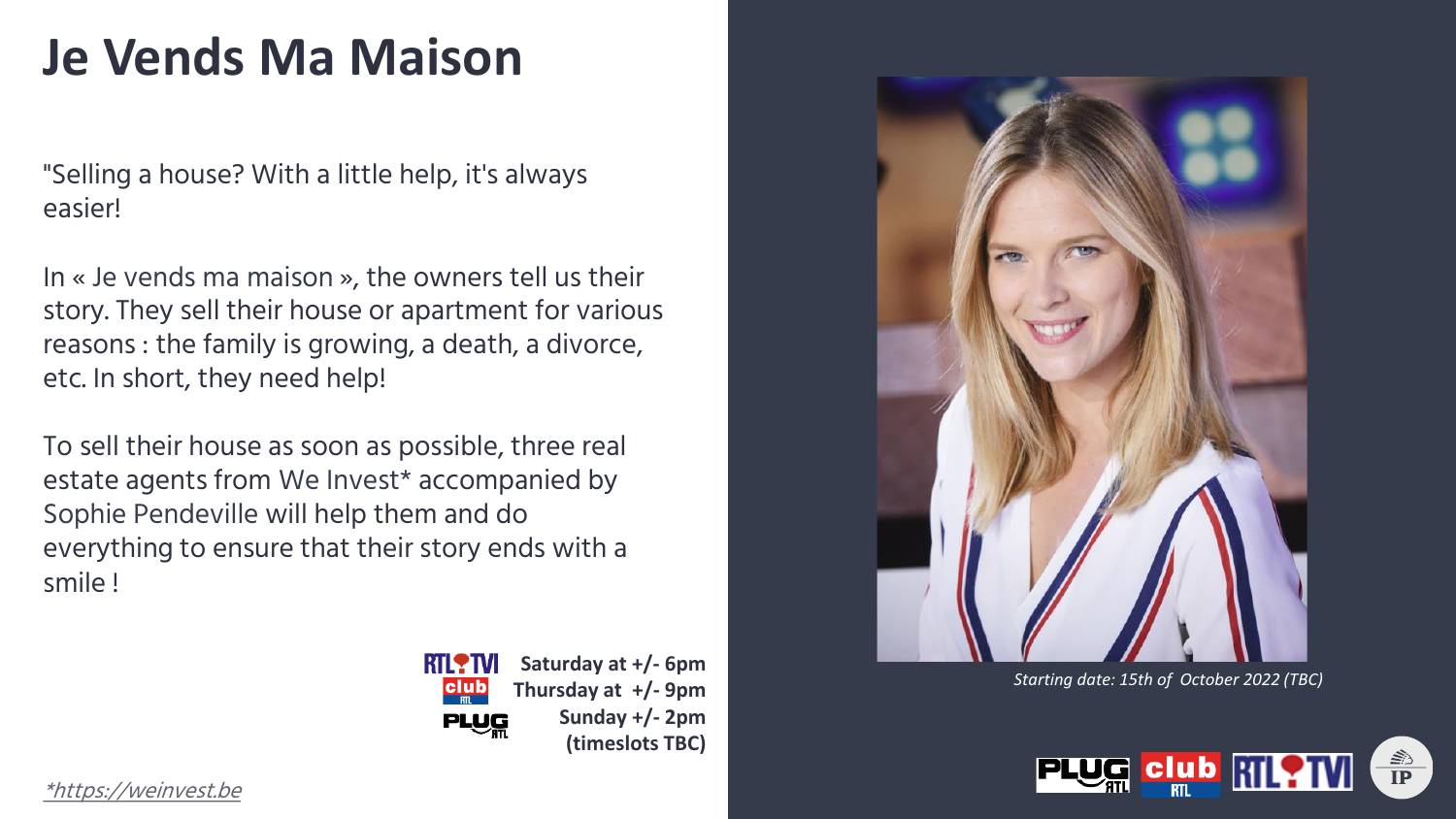

### RTL?TVI **Deplay**

## Je vends ma maison

**Follow 2 home owners,** who will have to choose a real estate agent for advice, and will also meet experts (interior decorators, architects or even photographers)

They will guide them in their home selling project.



Source : CIM TV South – Season 2 – mid October to mid December 2021 – Live+7 – RTL TVI – Total Reach of at least 10% (Live+redrun) T. 4+ – Share PRP 18-54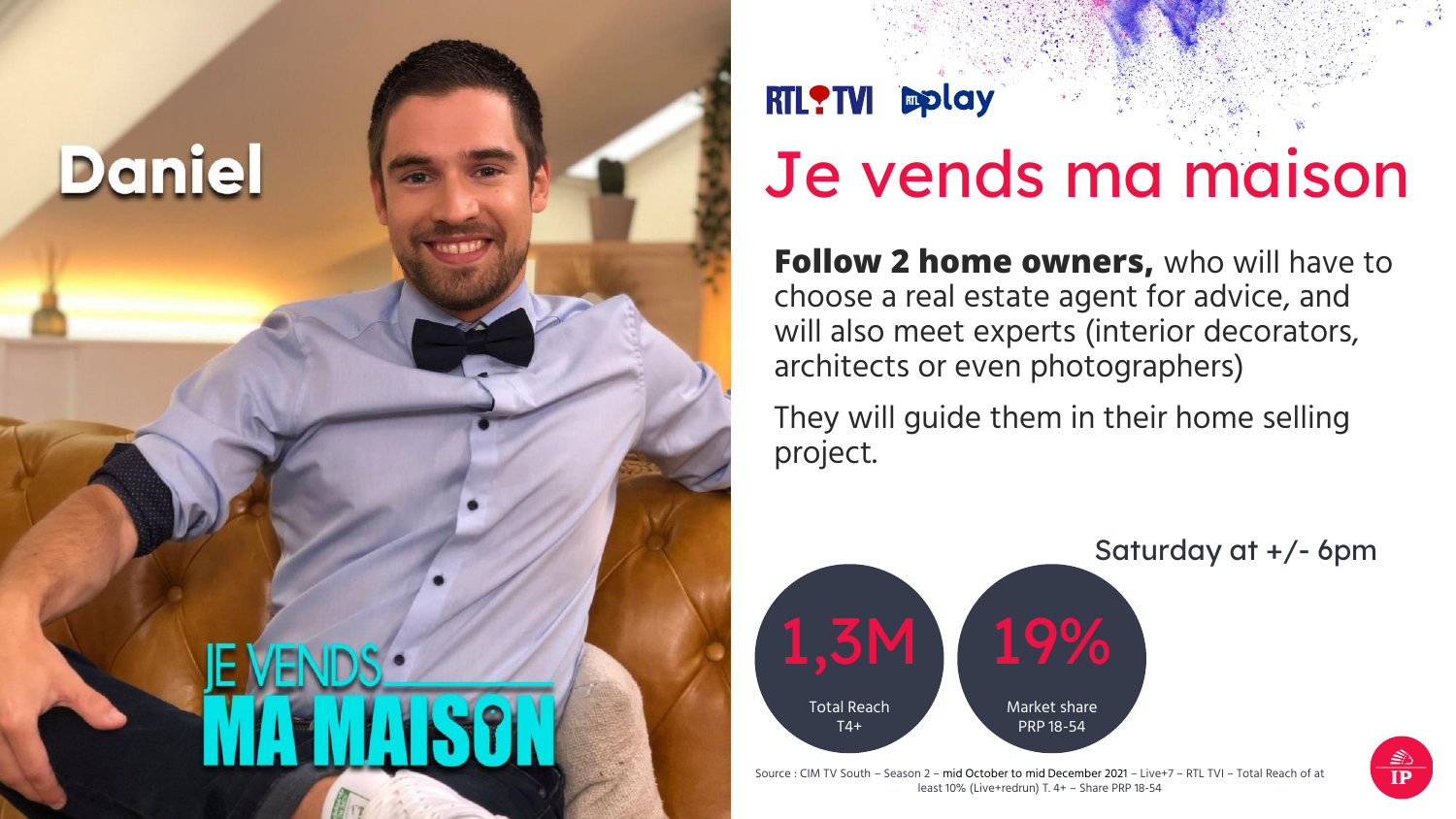# Jérémy

Particularly appreciated by women

Women 40+

170



Women 35+

156

Women 30-54

118

Source : CIM TV South – Season 2 – Mid-October to mid-December 2022 – Live+7 – RTL TVI – AFF

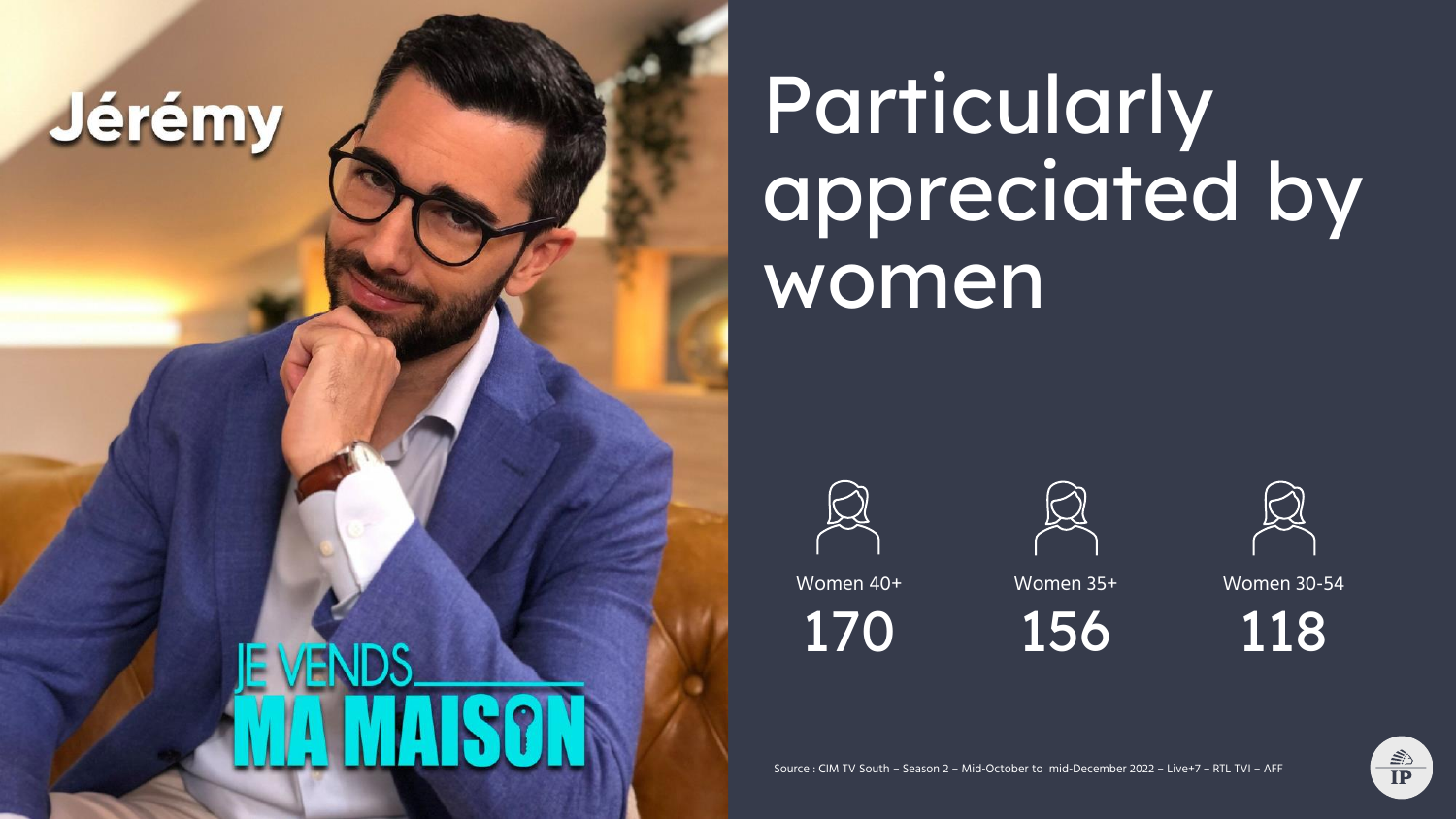# **Presence**

#### TV

- 2 billboards 7"/broadcast (run & rerun)
- **■** Trailering
	- RTL TVI 2 off peak/ week

#### **DIGITAL**

■ Preroll 7" – 25 000 AI - on all media sites - to be defined (sites  $RTL + RTL$  PLAY) Neutral material needs to be delivered

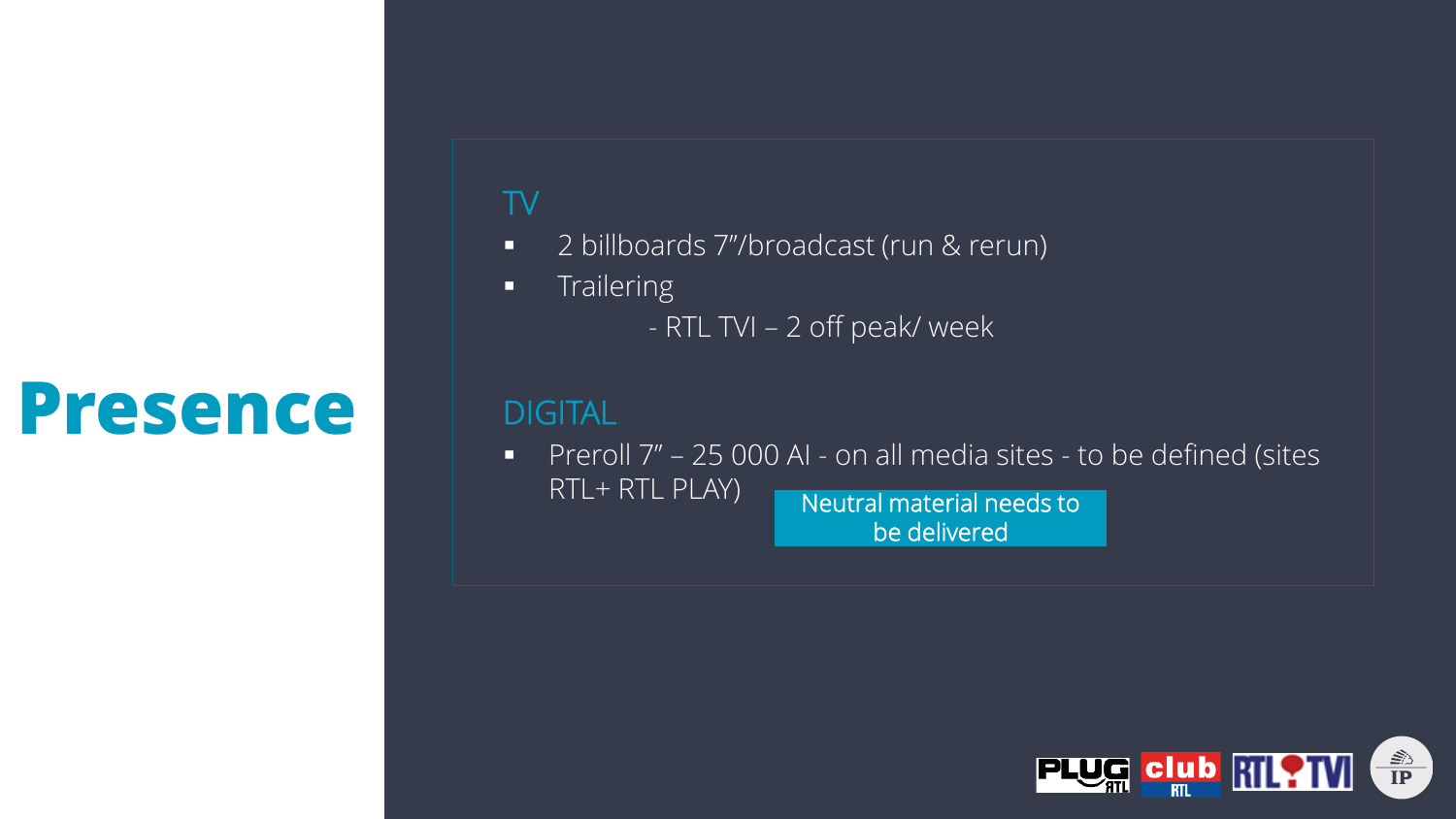# **Budget\***

|                | 5 PROGRAMS<br>$15/10 - 12/11$ | <b>5 PROGRAMS</b><br>$19/11 - 17/12$ |
|----------------|-------------------------------|--------------------------------------|
| GRP            | $+/- 46$ GRP                  | $+/- 49$ GRP                         |
| TV             | 15 920€                       | 16910€                               |
| <b>DIGITAL</b> | 775€                          | 775€                                 |
| <b>TOTAL</b>   | 16 695€                       | 17 685€                              |

#### *\*Subject to programming changes*

This offer is subject to the General Terms and Conditions and the Commercial Policy 2022 at www.ipb.be.

TV and Digital production costs will be invoiced to the media agency

\*Estimated performances, not guaranteed, cannot be claimed as a contractual point (Source: Audience CIM TV Sud - PRP 18-54)

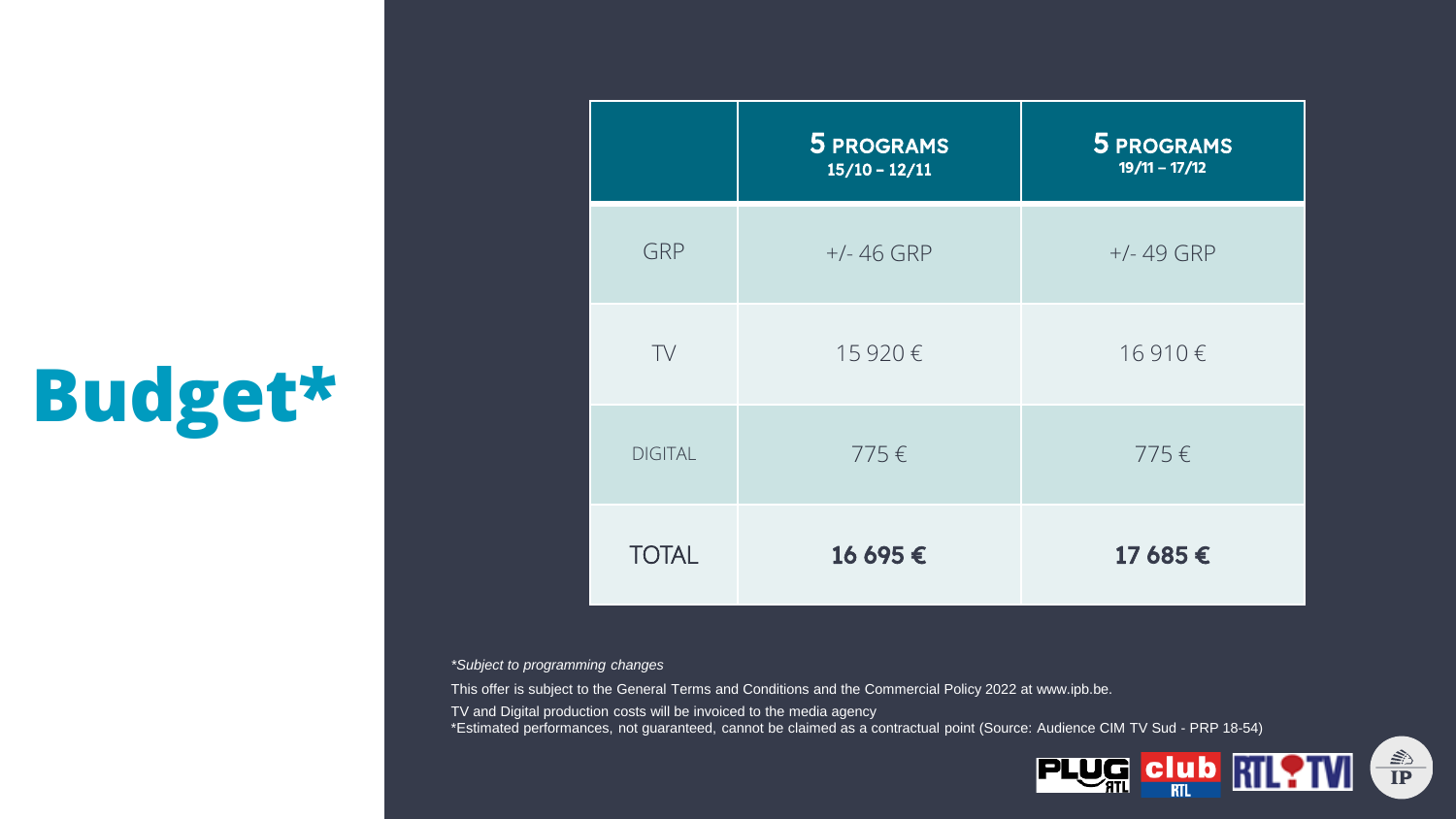# **CONTACT**



#### **Creative solutions**

IP Belgium S.A. / N.V. creativelab@ipb.be